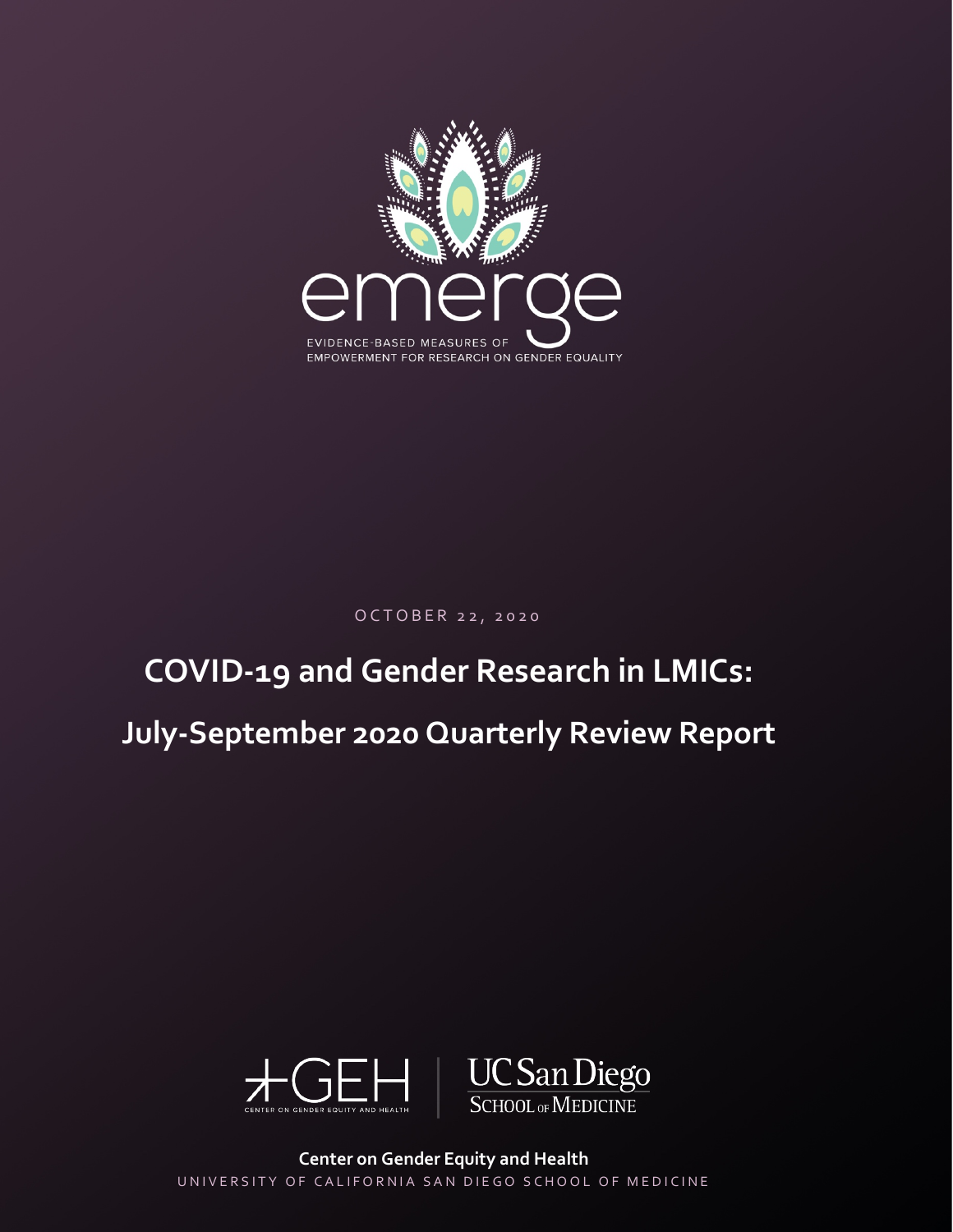

### **Contents**

| C. |  |  |  |  |  |
|----|--|--|--|--|--|
|    |  |  |  |  |  |
|    |  |  |  |  |  |
|    |  |  |  |  |  |
|    |  |  |  |  |  |
|    |  |  |  |  |  |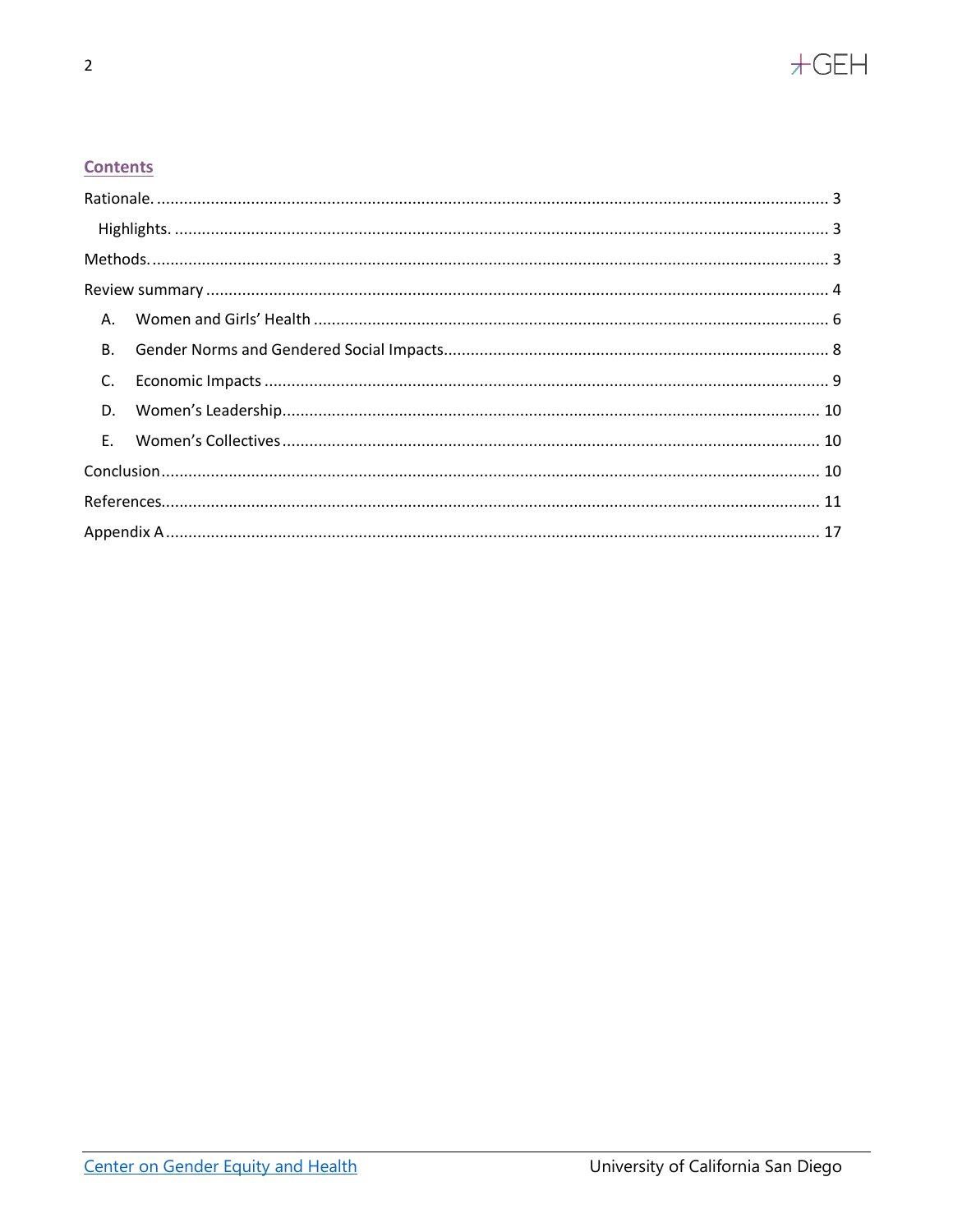<span id="page-2-0"></span>**Rationale.** Research on COVID-19 and the social, economic and health ramifications of this pandemic is rapidly emerging from many disciplines. Concerns about losses to gender equality and the gendered impacts of the pandemic have been raised from its early stages,<sup>1,2</sup> and research is increasingly beginning to consider the role

gender plays in these relationships. Gendered impacts of COVID-19 included an increase in violence against women, unpaid labor, disproportionate levels of unemployment, and increased barriers to accessing maternal, reproductive, and sexual health services. From a policy perspective, it is important to synthesize findings from the multitude of studies that are being published, in order to:

- Identify more widespread trends
- Design responsive research, programs and policies, and
- Underline the need for greater focus on issues of gender and COVID-19.

Additionally, as the virus spreads across nations, and the world looks towards a potential increase in infections in some regions over the coming months, it is imperative to keep track of if and how gendered impacts vary by time and geography.

With this background, we launched a periodic literature review of studies related to COVID-19 and gender in June 2020 (with studies dating back to February 2020). The review assesses research focusing on one or more low- and middle-income countries (LMICs), and covers five broad thematic areas of interest:

*1. Health (women and girls' health outcomes including health workers)*

#### **HIGHLIGHTS**

- $\rightarrow$  Peer-reviewed literature on COVID-19 has mainly focused on women and girls' health, particularly mental health.
- $\rightarrow$  Women are generally experiencing compromised mental health, barriers to accessing health services, and increases in domestic and unpaid work, unemployment, and income losses.
- $\rightarrow$  Women's collectives and women's leadership in relation to COVID-19 are highly understudied areas.
- $\rightarrow$  There is a lack of longitudinal and causal research to identify outcomes of COVID-19 on women and girls' health and well-being.
- $\rightarrow$  Little is known about how COVID-19 is affecting the health and well-being of younger women and girls, as well as about gendered social impacts including women's agency, menstrual hygiene and social support.
- *2. Gender norms and gendered social impacts (unpaid work, gender-based violence, girls' education, child marriage)*
- *3. Economic impacts (financial distress, employment)*
- *4. Women's collectives*
- 5. *Women's leadership*

<span id="page-2-1"></span>**Methods.** The review is carried out every week for research published in the past 7 days; findings are synthesized bi-weekly. Inclusion criteria for eligibility are: 1) peer-reviewed and grey literature (working papers and manuscript pre-prints) meeting pre-defined search criterion (Appendix A) 2) articles must contain empirical analyses and complete information on the methodology adopted for the study<sup>[1](#page-2-2)</sup> and 3) articles must include findings on the gendered aspects of social, economic and health impacts of the pandemic and spread containment responses in LMIC contexts. Each eligible article is then reviewed for scientific quality, and scored across three characteristics: sampling, measurement instruments, and analysis. Scores can range from 0-6, with 0-2 denoting weak scores, 3- 4 denoting moderate scores, and 5-6 referring to strong scores.

<span id="page-2-2"></span><sup>&</sup>lt;sup>1</sup> Articles must include sample size and description [demographics, particularly sex], nature of measures, analytic approach, for non-modelled papers; for modelled or ecological papers, full information on data sources and modelling assumptions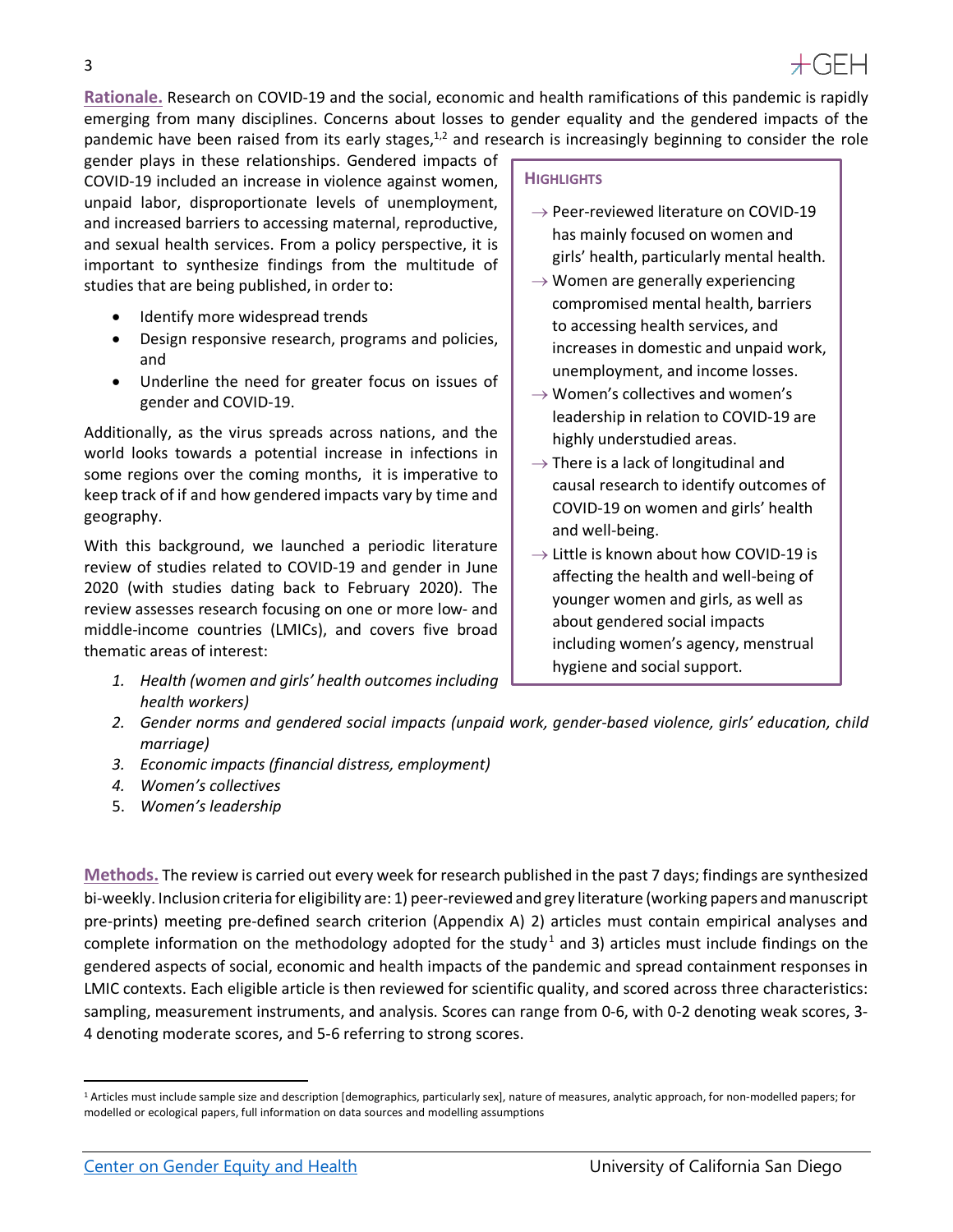In addition to the weekly review of published peer-reviewed, working papers and pre-print articles, we also carry out a monthly review of eight key websites, for reports and briefs that include some empirical analysis of data related to gender and COVID-19 in LMICs. This review of websites acts as a supplement to our findings from scientific literature, providing information on ongoing surveys and studies that might not have been published as journal articles yet. The reports and briefs from website review are not scored for scientific quality.

This report presents findings from the weekly reviews, and the monthly website review carried out between July and September 2020. **A total of 1,704 peer-reviewed, working papers, and pre-print articles, and 199 website reports and briefs were identified during this time-period based on our search criterion.** Of these, 162 (10%) and 39 (20%) respectively met inclusion criteria and were eligible for further review.

<span id="page-3-0"></span>**Review summary.** Of the 162 eligible articles, nearly 90% (n=141) were peer-reviewed literature, with only 17 working papers, and four pre-prints. While the peer-reviewed literature focused largely on aspects related to women and girls' health outcomes (130 articles), the working papers and pre-prints had greater representation of economic impacts (6 articles) and gendered social impacts of COVID-19 (9 articles)(Figure 1). Only two articles were identified on women's leadership (one working paper and one peer-reviewed), and none on women's collectives. Our review of websites for reports and briefs also did not yield any studies on women's collectives, though it did have a substantial proportion of material assessing economic impacts.



*Figure 1: Distribution of articles by type of article and thematic areas (reviewed from July-September 2020)* Note: Articles may be categorized into more than one thematic area

Since March, there has been a relatively steady increase in the number of peer-reviewed articles on women and girls' health outcomes (Figure 2). We also note a small increase in studies on gendered social impacts over time. Within women and girls' health, most articles emphasized four major areas of enquiry – a) mental health, b) maternal health, c) sex-disaggregated COVID-19 information (infection, severity, and mortality), and d) knowledge and practices related to COVID-19 (Figure 3).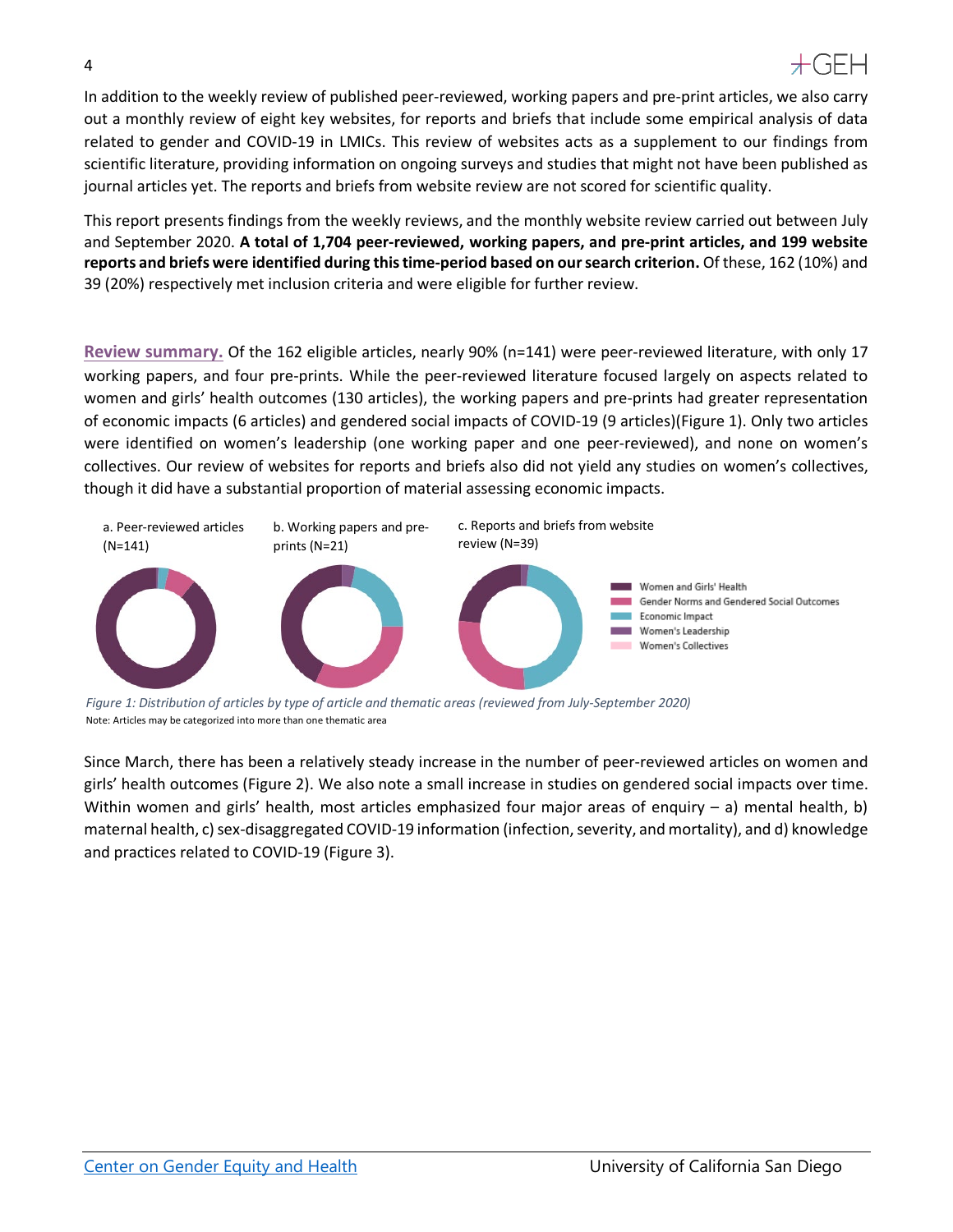



Notes: We anticipate finding more articles published in September during future rounds of review, given delays between publication and database indexing. This graph includes articles identified since the beginning of our review and covers publications since the beginning of the pandemic.

Geographically, **the most represented LMIC included as a research setting within reviewed peer-reviewed articles, working papers and pre-prints was China** (48 studies) (Figure 4). This was followed by studies with individuals from Turkey, India and Brazil (16, 14 and 13 studies, respectively). Representation from African countries was lacking, with limited research in Ethiopia (four studies), Nigeria (three studies), Uganda (two studies), and Kenya (two studies).



*Figure 4: Number of peer-reviewed, working papers, and pre-print articles, by country (reviewed from July-September 2020)*

Authorship in LMICs was well-represented in research papers; 131 peer-reviewed articles (93%) and 6 working papers or pre-print articles (35%) had either first and/or senior authors affiliated with an institution in a LMIC or were authored by an LMIC-based institution.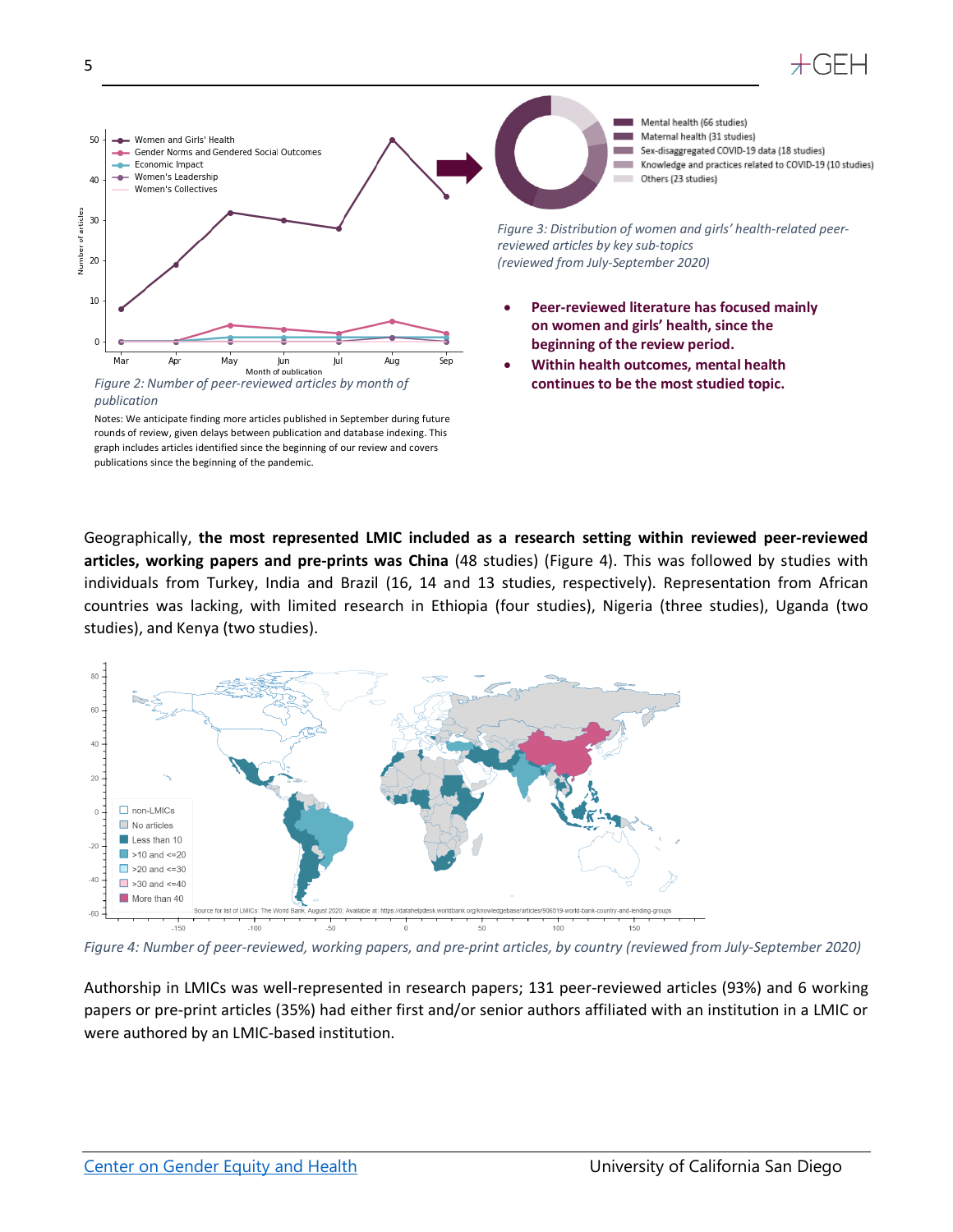

With regards to scientific quality of the articles, a consistent proportion have received moderate scores for each

round of review from July to September 2020 (Figure 5). **The proportion of articles with strong scores has increased over the last two rounds of review.** Most reviewed articles were cross-sectional (153 studies; 94%), with only **one study using an experimental design.**

While a number of studies presented findings for the general population groups (75 studies; 46%), we also found articles that focused on special sub-groups, including pregnant women (33 studies; 20%), health workers (15 studies; 9%),



*Figure 5: Number of peer-reviewed, working papers, and pre-print articles, by scores received for scientific quality, over time of review (reviewed from July-September 2020)* Note: The review is conducted every week. However, consolidation of findings is done bi-weekly. This graph provides bi-weekly numbers (articles reviewed for previous two weeks), except for the last week of September (29-Sep)

mothers, adolescents, elderly population, female sex workers, students, academicians, COVID-19 patients, and individuals with other diseases.

#### <span id="page-5-0"></span>**A. Women and Girls' Health**

**Research is finding men to have higher risk of COVID-19 hospitalization, severity, and fatality relative to**  women,<sup>3-12</sup> with only a few exceptions.<sup>13,14</sup> There are several implicit biases that preclude drawing populationlevel inferences from these studies, however. All reviewed studies in this area include hospital-level data, and thus do not take into account upstream selection and gender biases and barriers with respect to access to health services, and hence access to COVID-19 testing, as well as the decision on how to allocate potentially limited resources to enable health care utilization. There is thus still a need to examine sex-disaggregated impacts of COVID-19 in LMICs with high quality data that goes beyond the hospital fatality rates, and considers other population-level, intersectional factors, including socio-economic barriers to health services. At a global level as well, there is still a huge data gap in terms of sex-disaggregated information; only 37% of the global COVID-19 cases as of July 2020 had data available for the sex of the patients, though this has since improved.<sup>15,16</sup>

**Knowledge and behaviors related to COVID-19 tend to differ by gender, with most studies indicating higher knowledge and adherence levels for women than men.**17-25 In Ethiopia, women were observed to have better knowledge relative to men, on COVID-19 transmission and preventive behaviors. <sup>17</sup> In Somalia, Brazil, China, Thailand, and India, women had significantly better preventive practices and behavior for COVID-19 than men,<sup>19,20,22,23,25</sup> though this trend was not observed in samples from Sierra Leone, Cameroon, and Vietnam. <sup>18,21,26</sup> It is likely, given the strong social, cultural and normative influences that impact behavior, as well as public messaging and information campaigns, that COVID-19 knowledge and behaviors will continue to be relatively context-specific.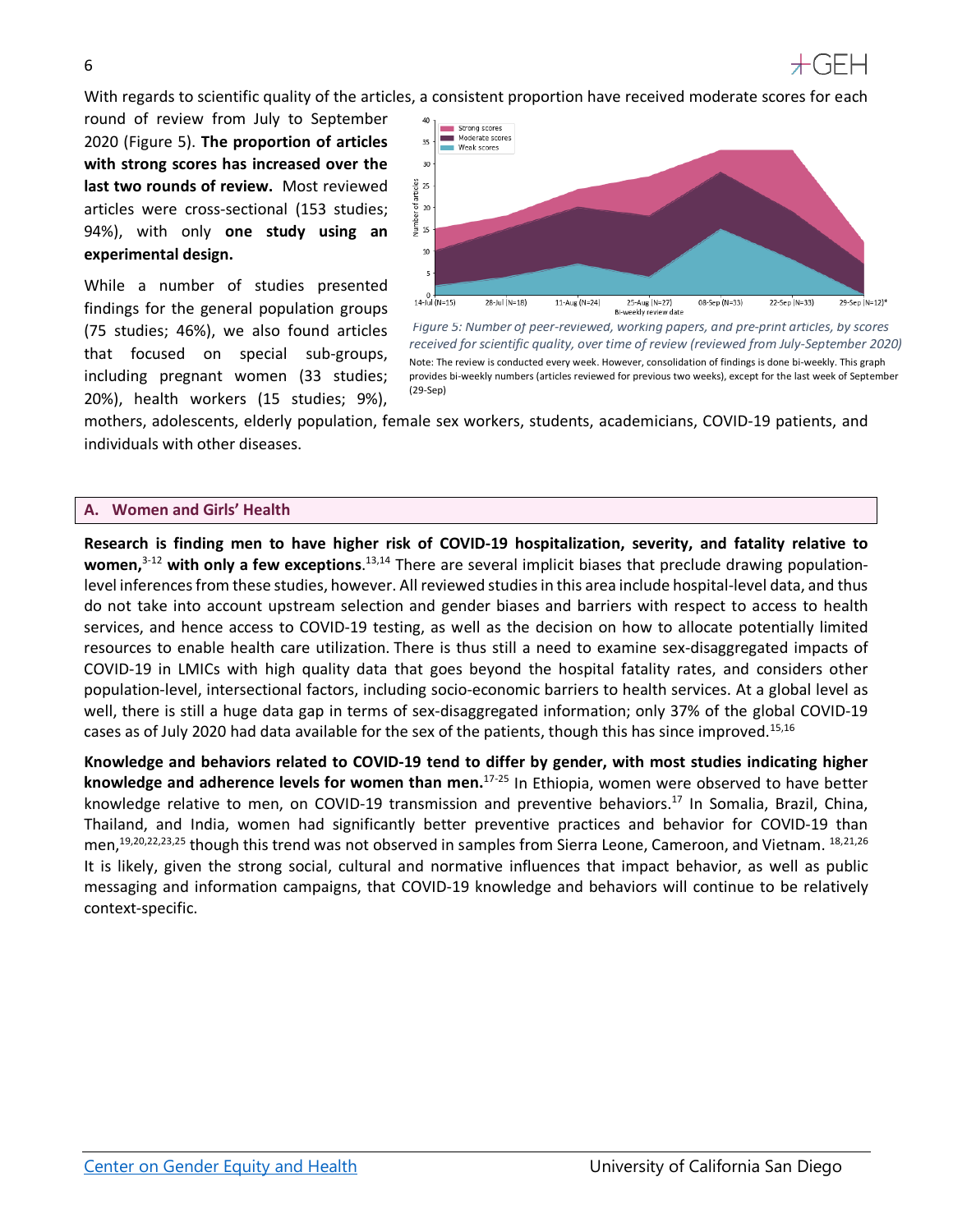**Across settings, women's mental health tends to be more compromised than men's by the COVID-19 pandemic.** Of 61 reviewed studies that compared mental health status and outcomes during the COVID-19 pandemic, more than three-quarters (n=47) indicated that women were experiencing more adverse mental health effects than men. Studies that received strong scores on scientific quality in our review identify higher levels of stress, anxiety, depression, and fear of COVID-19 among women than men (Figure 6).<sup>27-36</sup> These findings reflect diverse geographies, including Bosnia and Herzegovina, Brazil, China, Ethiopia, India, Morocco and Turkey. A major

limitation of this body of research to date is use of cross-sectional surveys, which generally limit the ability to draw inferences about temporal changes in gender differences. The only identified longitudinal analysis of the effects of COVID-19 on women's mental health is in line with cross-sectional findings, and indicates **increased depression and anxiety attributable to the pandemic** among Bangladeshi mothers.37



- **Most studies show higher levels of psychological distress than men during the COVID-19**
- **The few studies which show contrasting results are mostly from China, and largely focus on specific population sub-**



There is some evidence showing contrasting findings on mental health (worse mental health among men, or no gender difference). Most of these studies (nine of 14) are from China, and are distinct from those noted above in that they primarily focus on specific population sub-groups, including teachers,<sup>38</sup> students<sup>39,40</sup>, people living with HIV,41 and participants of an online self-help crisis intervention program.42 **Mental health outcomes may operate and manifest differently for specific sub-groups across geographies.**

Apart from analyzing the impacts of COVID-19 on the psychological health of the general population, two important sub-groups were also highlighted by the mental health related studies  $-1$ ) health care workers (HCW), and 2) pregnant women. Most of the frontline health work across countries is carried out by women, putting them at higher risk of psychological distress.<sup>43</sup> Eleven of 12 reviewed studies found female health care workers at higher risk of adverse mental health status than male health care workers during COVID-19; studies encompassed China, Turkey, Iran, Colombia, and India.27,28,44-52

Similar findings for maternal mental health were reported from China, Colombia, Turkey, and Iran, highlighting the risk of anxiety, stress, and depression among pregnant women during COVID-19.<sup>53-60</sup> These studies, however, did not provide any comparisons to pre-pandemic mental health among pregnant women, highlighting a data and analysis gap.

**Findings regarding other health impacts of COVID-19 on pregnant women, including maternal and neonatal outcomes, are mixed**. 61-66 While surveillance data from pregnant women with severe COVID-19 in Brazil found the case fatality rate to be quite high  $(12.7\%)$ ,<sup>63</sup> findings from Iran indicate no difference between pregnant women with and without COVID-19, in terms of birth and pregnancy complications.<sup>65</sup> Gestational age at diagnosis was a significant determinant of adverse perinatal outcomes in COVID-19 infected pregnant women across a large multicountry study;<sup>61</sup> further analytic consideration of this and other health factors may help to explain observed differences across countries. Multiple studies explored the potential for vertical transmission of COVID-19.<sup>67-73</sup>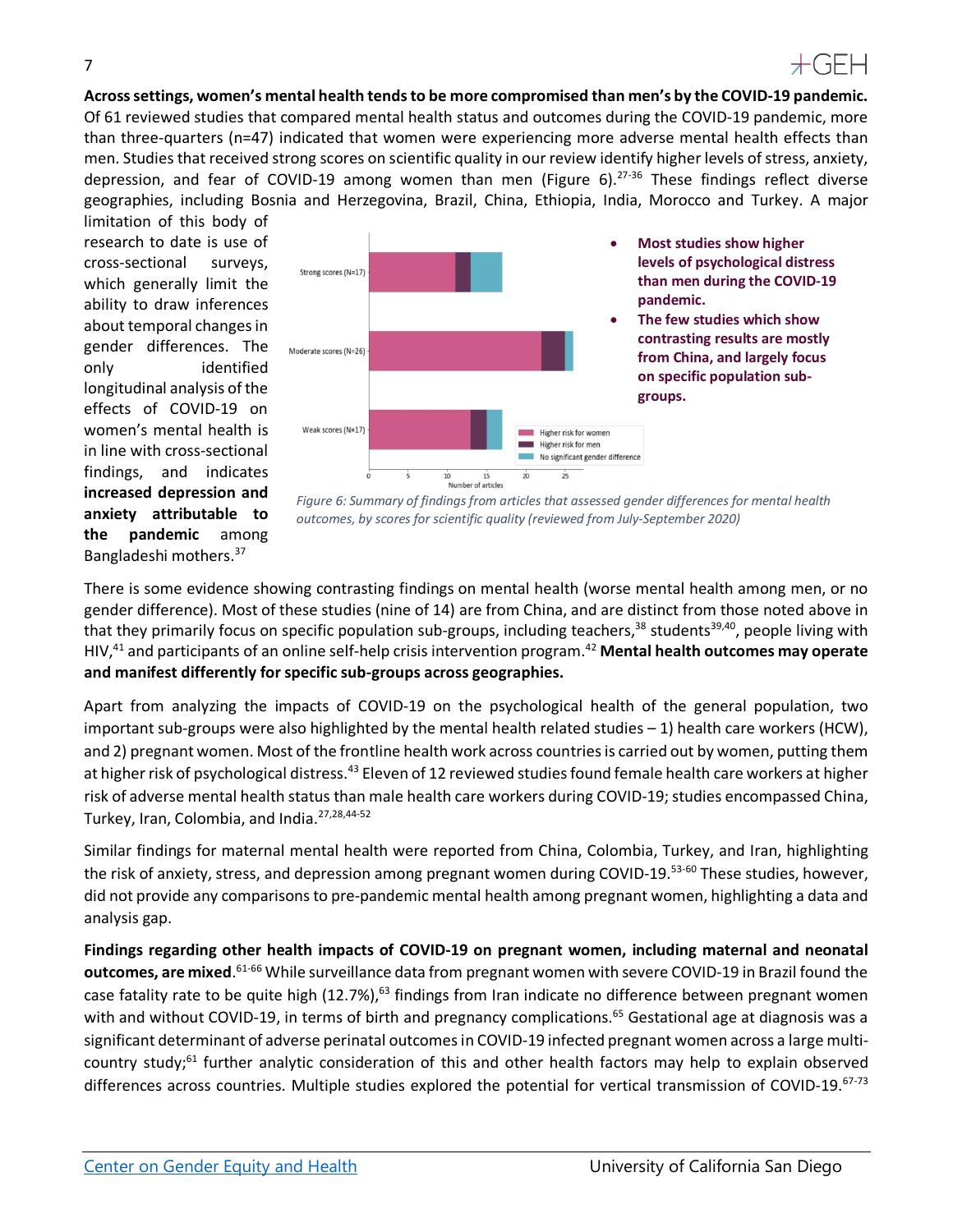

Findings were again mixed, though the majority of studies did not find evidence supporting widespread vertical transmission.

**COVID-19 has increased barriers to women accessing essential health services.** In Nepal, institutional deliveries in rural areas have reduced significantly since COVID-19, with an increase in neonatal deaths and stillbirths.<sup>74</sup> Studies from slums in Kenya, Nigeria, Pakistan, and Bangladesh report increased challenges to accessing sexual and reproductive health services, particularly for marginalized groups including female sex workers (FSW).<sup>75,76</sup>

#### <span id="page-7-0"></span>**B. Gender Norms and Gendered Social Impacts**

Our literature review revealed multiple peer-reviewed papers and grey literature reports with empirical findings on gendered social impacts of COVID-19 in the context of LMICs. **There is strong evidence of the disproportionate increase in unpaid domestic burdens for women relative to men.** Multi-country surveys conducted by United Nations across Asia, Asia-Pacific, and Europe, as well as several independent studies show that while domestic work increased for both men and women across contexts, the increase was significantly higher for women.<sup>77-80</sup>

**Though there is limited evidence on how the pandemic has affected perpetration of violence against women, initial research suggests increases in domestic violence since the COVID-19 related lockdowns.** Analysis of data from domestic violence and women's helpline centers in India, $81$  Argentina, $82$  and Peru $83$  found significant increases in the number of domestic violence-related calls since the inception of the pandemic. A longitudinal survey with mothers in Bangladesh also found an increase in the self-reported prevalence of violence perpetrated by husbands.<sup>37</sup> Given the safety and privacy challenges associated with conducting in-person or telephonic interviews with women about violence, data from helpline centers may serve as a useful proxy for examining gender based violence in LMIC contexts where less is known about COVID-19's impact on violence against women and children, though other methods of assessing this phenomenon are urgently needed.

**There is a paucity of studies on the gendered impacts of COVID-19 amongst children and young adults.** Among assessed articles and reports, no peer-reviewed publications focused on gendered impacts for children and young adults. Several reports presented findings from qualitative research assessing the ways that COVID-19 has affected education and child marriage. Results highlight striking gender differences in access to education for vulnerable populations such as refugees in Bangladesh, with boys having more favorable school enrollment outcomes.<sup>84</sup> In this same population, however, girls and boys both report increases in time spent in domestic work, and thus a reduction in overall time spent on education. There were mixed findings on the impact of COVID-19 on child marriage. A multi-country qualitative study found that girls in Jordan and Gaza resisted marriage in the face of bans on large gatherings, including weddings.<sup>85</sup> In contrast, respondents in Ethiopia identified school closures and the absence of government officials within communities during the lockdown as contributors to increases in child marriages.

**Research on several key areas of potential gendered impacts of COVID-19 remains entirely lacking**. No reviewed articles or reports to date have assessed the way that the pandemic has affected menstrual hygiene and access to menstrual products, women's agency within the household, social support, access to information, and women's digital agency and access. Information is needed not only about the digital divide in general, but also on whether there is equal access to connectivity in households in a context where more people are home regularly. Information across all these areas is urgently needed to understand the impacts of COVID-19 on the lives of women and girls.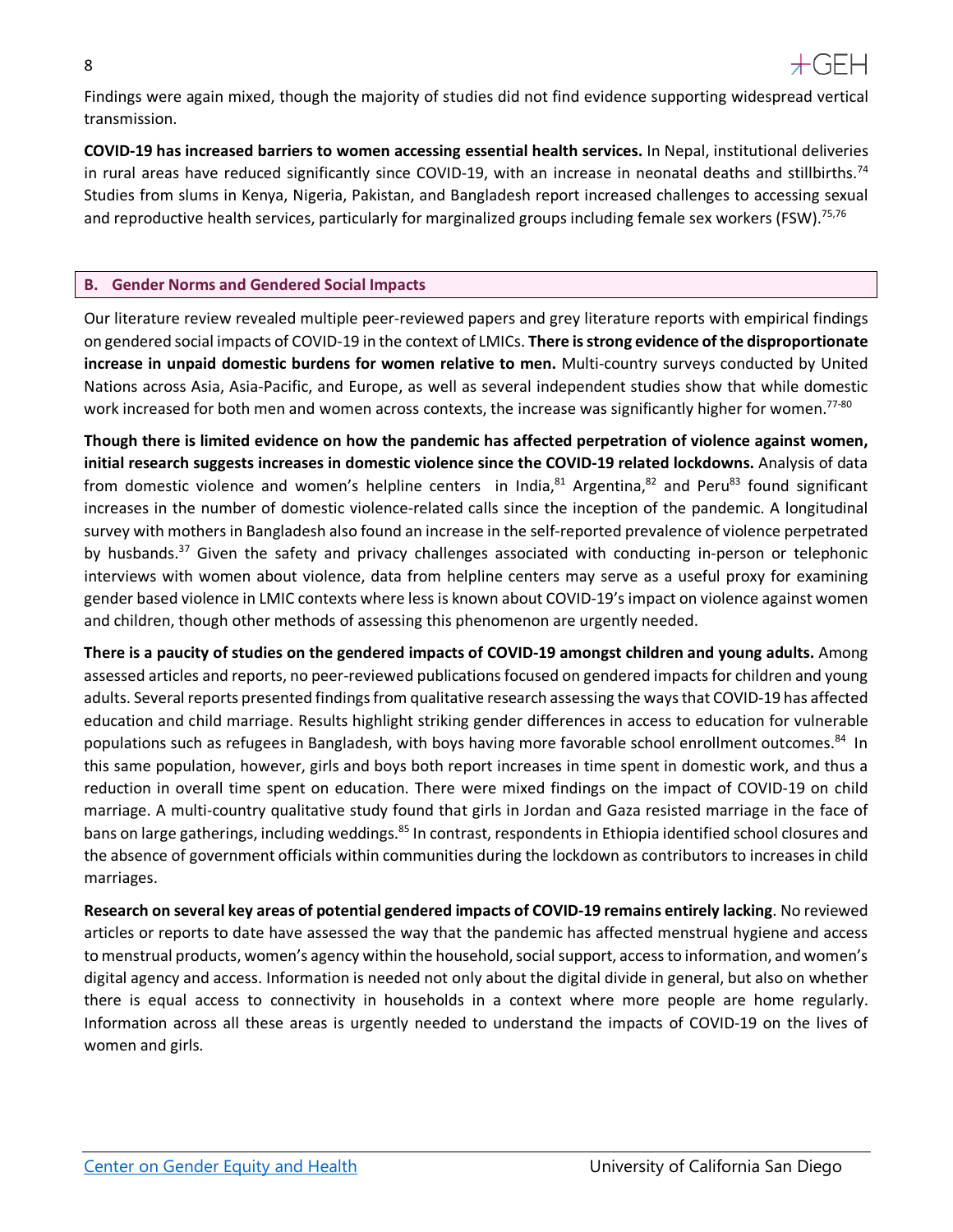### $+$ GFH

#### <span id="page-8-0"></span>**C. Economic Impacts**

**There is strong evidence from reports, peer-reviewed papers and working papers demonstrating the disproportionately negative economic impact of COVID-19 on women compared to men**. Women had higher levels of job loss and pay reductions in Bangladesh, India and South Africa, as well as declining quarterly ILO estimates across numerous countries.<sup>86-94</sup> There is also a growing employment gap, with women doing less paid work than men in Zambia<sup>95</sup> and the Philippines;<sup>96</sup> this may be exacerbated by existing intra-household earnings inequalities.<sup>97</sup> While there is some COVID-related research on the distribution of unpaid work and care in higher income countries, there is an overall lack of such information from LMICs.

**Evidence on gender differences in unemployment and income loss appear robust across multiple settings and populations; vulnerable women appear particularly impacted.** Refugee women in Colombia, Ethiopia, Peru and Uganda had higher levels of employment in pandemic-impacted sectors such as food services and hospitality, and experienced more barriers in accessing social support and legal services. <sup>98</sup> Female garment and domestic workers in Ethiopia reported ongoing income reductions, as well as exacerbations in abusive working conditions.<sup>99,100</sup> COVID-19 has also amplified the risk of employment and income loss in groups such as adolescents in Bangladesh,<sup>84</sup>, youth with HIV,<sup>101</sup> and commercial sex workers.<sup>102</sup> This loss of economic stability has resulted in **increased food insecurity** in female-headed households in Nigeria, <sup>103</sup> and among female garment workers in Ethiopia. 99

**The ability to work remotely is dependent on job type, and sex differentials across job types vary by country.** Women in Tunisia were less likely to be employed in professions able to be performed remotely.<sup>104</sup> In contrast, more women than men in Pakistan worked in jobs able to pivot to remove work.<sup>105</sup> Men also report a higher level of concern than women regarding their ability to work or earn income during the pandemic across 16 countries in Asia, Africa, and Latin America. 106

**There are inconsistent findings on the economic impact of COVID-19 for female-headed businesses and households.** Research from Pakistan suggests that female-run businesses were more likely to experience 100% decreases in business revenue than those run by men.<sup>107</sup> Evidence from rural Uganda shows no gender difference in economic outcomes when comparing female-headed households with male-headed households in Uganda, and greater relative increases in farm and enterprise labor.<sup>108</sup> There is need for more research to unpack the nuances of the gendered impact of COVID-19 on labor, business, enterprise, and entrepreneurship, particularly in the context of limited access to educational opportunities, and professional and vocational.

**Existing gender gaps are exacerbating the implementation of social protection schemes to support women and girls during the pandemic.** Women in Pakistan, the Philippines, Rwanda and Zambia were less likely to have access to cash transfers and emergency support funds due to existing gender gaps in digital and financial inclusion.95,96,109,110 Moreover, qualitative studies from Bangladesh, Ethiopia, Gaza and Jordan found that many adolescents had no access to any social protection schemes.<sup>85</sup>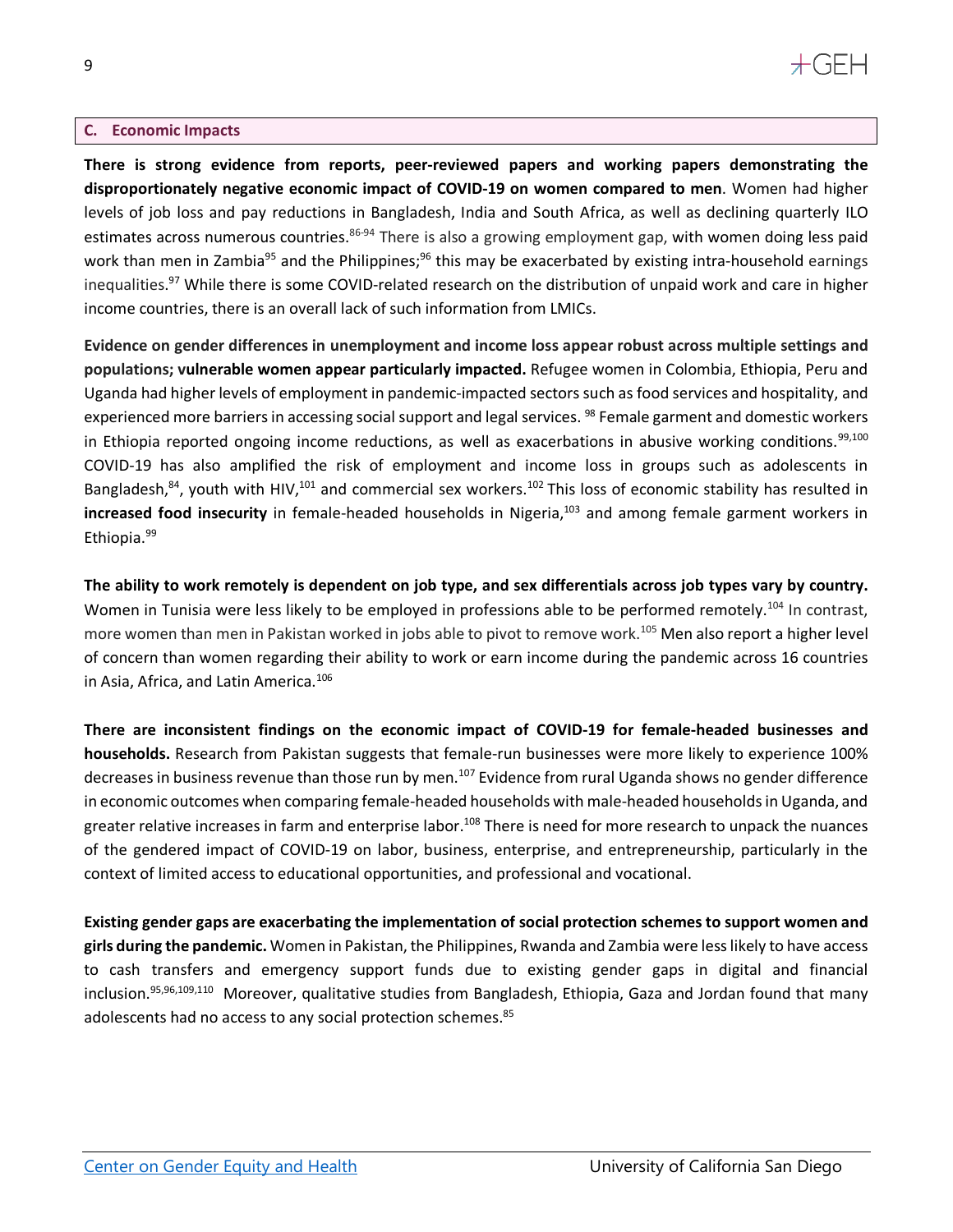#### <span id="page-9-0"></span>**D. Women's Leadership**

**Women's voices and women's leadership are likely important to help support gender-inclusive responses from governments, in terms of health and economics.** Our review identified only two papers focused on women's leadership during the pandemic, but they supplement each other's findings and demonstrate that nations led by women were more likely to create a more rapid and impactful response to curbing the spread of the pandemic.<sup>111,112</sup> These findings suggest the need for more research on women leaders and the response to the pandemic, as well as gender and leadership style in addressing the pandemic. This is true not only at the national level, but also at subnational, local and community levels.

#### <span id="page-9-1"></span>**E. Women's Collectives**

Although women's collectives was one of the key thematic areas of interest in our review, **we have not identified a single eligible article on this topic.** More research is needed on the role of women's collectives to help meet health and economic needs of women and families during the pandemic, given evidence of the role of women's groups in this regard and prior research documenting the importance of women's groups in crisis.<sup>113</sup>

<span id="page-9-2"></span>**Conclusion.** The current report, which includes findings for our review between July and September, yields much information for us to act upon, and to justify the need for ongoing focus on issues of gender and COVID-19 as related to health, economics and social impacts. Some results seem consistent across multiple contexts, including women having lower COVID-19-related mental health than men, barriers to accessing key sexual, reproductive and maternal health services, increases in unpaid work and care, increases in job losses and unemployment relative to men, and early suggestions of increases in domestic violence. There are clear gaps in the evidence, both in topics (women's leadership, women's collectives, gendered social impacts such as menstrual hygiene, household agency and access to resources, social support program access, utilization and outcomes, digital access and literacy, gender-based discrimination and abuses, etc.) and methodologies (longitudinal designs to improve our understanding of causality and mechanisms). Addressing these gaps comprehensively, and with an intersectional lens, is necessary to understand the full breadth of impact of COVID-19 on the lives of women and girls around the world.

We must collect and analyze these data, but most importantly, we must use the generated evidence to advance gender-inclusive to gender-transformative approaches to addressing the pandemic. As described above, current efforts are gender regressive and may inadvertently be compromising women and girls while addressing pandemic needs. Gender measures, gender data, and gender analysis are all needed to build stronger evidence-based policies and programs that can address the pandemic while still supporting gender equality and empowerment.

*Please visit the EMERGE- [Gender and COVID-19 webpage](http://emerge.ucsd.edu/covid-19/) for survey-ready, COVID-19-related gender measures and modules. Register at the [EMERGE website](https://emerge.ucsd.edu/) to register and receive updates on new gender equality and empowerment measures.*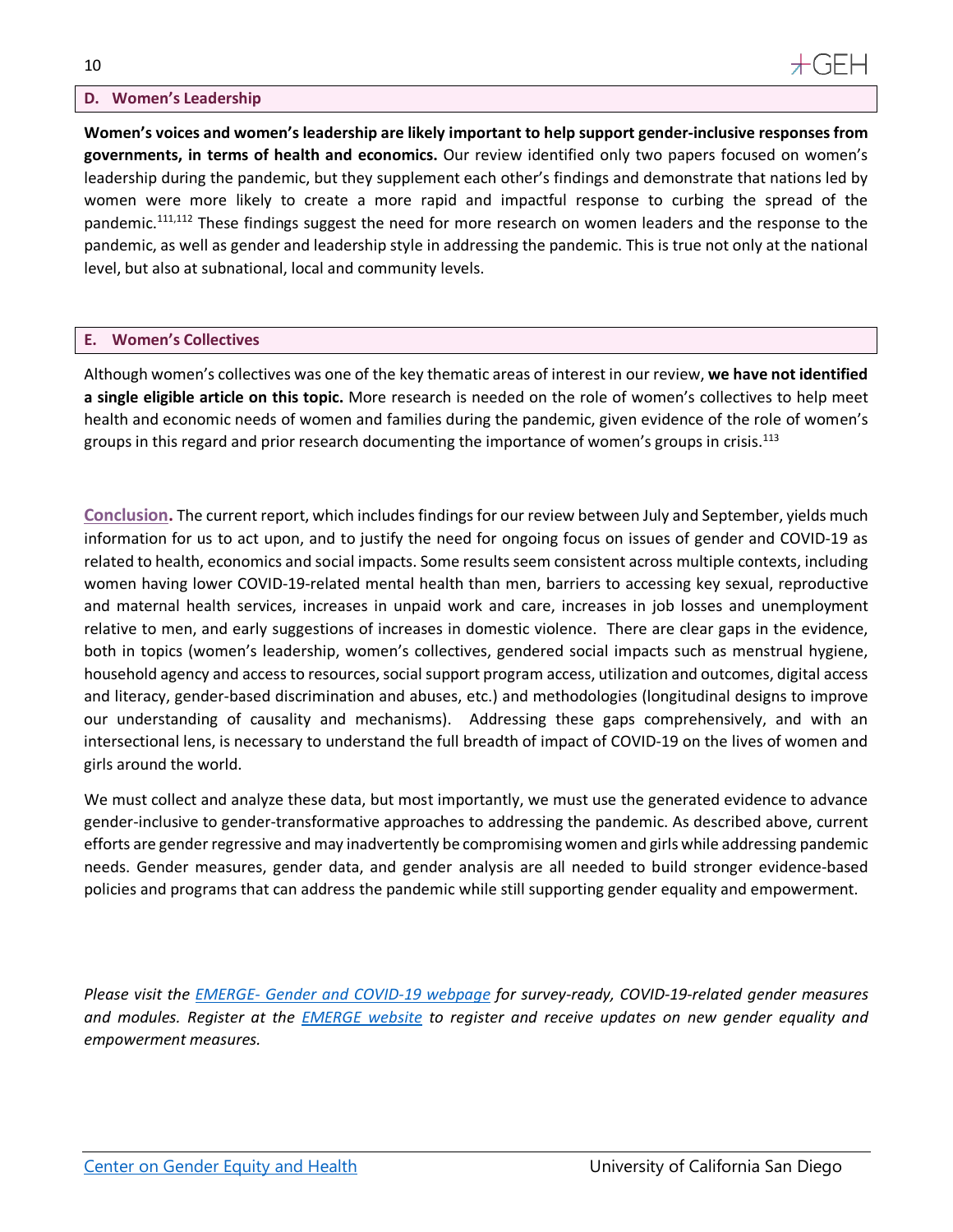

#### <span id="page-10-0"></span>**References**

1. UN News. Generations of progress for women and girls could be lost to COVID pandemic, UN chief warns. 2020.<https://news.un.org/en/story/2020/08/1071372> (accessed 11 October 2020).

2. Wenham C, Smith J, Morgan R, Gender, Group C-W. COVID-19: the gendered impacts of the outbreak. *Lancet* 2020; **395**(10227): 846-8.

3. Li Y, Duan G, Xiong L. Characteristics of COVID-19 near China's epidemic center. *Am J Infect Control* 2020; **48**(9): 1051-5.

4. Chen Y, Zhao M, Wu Y, Zang S. Epidemiological analysis of the early 38 fatalities in Hubei, China, of the coronavirus disease 2019. *J Glob Health* 2020; **10**(1): 011004.

5. Giannouchos TV, Sussman RA, Mier JM, Poulas K, Farsalinos K. Characteristics and risk factors for COVID-19 diagnosis and adverse outcomes in Mexico: an analysis of 89,756 laboratory-confirmed COVID-19 cases. *Eur Respir J* 2020.

6. Dawood FS, Ricks P, Njie GJ, et al. Observations of the global epidemiology of COVID-19 from the prepandemic period using web-based surveillance: a cross-sectional analysis. *Lancet Infect Dis* 2020.

7. Bonyan FA, Shareef LG, Al-waily A, Abdulrazaq AA, Al-Rubayee WA. COVID-19 clinical characteristics and outcomes in 60 hospitalized Iraqi patients-Case series. *Medical Science* 2020; **24**(104): 2251-8.

8. Liao R-J, Ji-Ke C-N, Zhang T, et al. Coronavirus disease 2019 epidemic in impoverished area: Liangshan Yi autonomous prefecture as an example. *Infectious Diseases of Poverty* 2020; **9**(1): 1-9.

9. Garces TS, Florêncio RS, Cestari VRF, Pereira MLD, Moreira TMM, Bezerra Sousa GJ. COVID-19 in a state of Brazilian Northeast: prevalence and associated factors in people with flu-like syndrome. *J Clin Nurs* 2020.

10. Wang CZ, Hu SL, Wang L, Li M, Li HT. Early risk factors of the exacerbation of Coronavirus disease 2019 pneumonia. *J Med Virol* 2020.

11. Shu Z, Zhou Y, Chang K, et al. Clinical features and the traditional Chinese medicine therapeutic characteristics of 293 COVID-19 inpatient cases. *Frontiers of medicine* 2020: 1-16.

12. Carrillo-Vega MF, Salinas-Escudero G, Garcia-Peña C, Gutierrez-Robledo LM, Parra-Rodriguez L. Early estimation of the risk factors for hospitalisation and mortality by COVID-19 in Mexico. *medRxiv* 2020.

13. Kong W-H, Zhao R, Zhou J-B, et al. Serologic Response to SARS-CoV-2 in COVID-19 Patients with Different Severity. *Virologica Sinica* 2020: 1-6.

14. Soares RCM, Mattos LR, Raposo LM. Risk Factors for Hospitalization and Mortality due to COVID-19 in Espírito Santo State, Brazil. *Am J Trop Med Hyg* 2020; **103**(3): 1184-90.

15. Azcona G, Bhatt A, Encarnacion J, et al. From insights to action: Gender equality in the wake of COVID-19. 2020.

16. Global Health 5050. COVID-19 sex-disaggregated data tracker. 2020. [https://globalhealth5050.org/the](https://globalhealth5050.org/the-sex-gender-and-covid-19-project/)[sex-gender-and-covid-19-project/.](https://globalhealth5050.org/the-sex-gender-and-covid-19-project/)

17. Mechessa DF, Ejeta F, Abebe L, et al. Community's Knowledge of COVID-19 and Its Associated Factors in Mizan-Aman Town, Southwest Ethiopia, 2020. *International Journal of General Medicine* 2020; **13**: 507.

18. Adela N, Nkengazong L, Ambe LA, et al. Knowledge, attitudes, practices of/towards COVID 19 preventive measures and symptoms: A cross-sectional study during the exponential rise of the outbreak in Cameroon. *PLoS neglected tropical diseases* 2020; **14**(9): e0008700.

19. Pereira-Ávila FMV, Lam SC, Góes FGB, et al. Factors associated with the use and reuse of face masks among Brazilian individuals during the COVID-19 pandemic. *Rev Lat Am Enfermagem* 2020; **28**.

20. Ahmed MAM, Siewe Fodjo JN, Gele AA, et al. COVID-19 in Somalia: Adherence to Preventive Measures and Evolution of the Disease Burden. *Pathogens* 2020; **9**(9): 735.

21. Sengeh P, Jalloh MB, Webber N, et al. Community knowledge, perceptions and practices around COVID-19 in Sierra Leone: a nationwide, cross-sectional survey. *BMJ open* 2020; **10**(9): e040328.

22. Zhao B, Kong F, Aung MN, Yuasa M, Nam EW. Novel coronavirus (CoViD-19) knowledge, precaution practice, and associated depression symptoms among university students in Korea, China, and Japan. *International journal of environmental research and public health* 2020; **17**(18): 6671.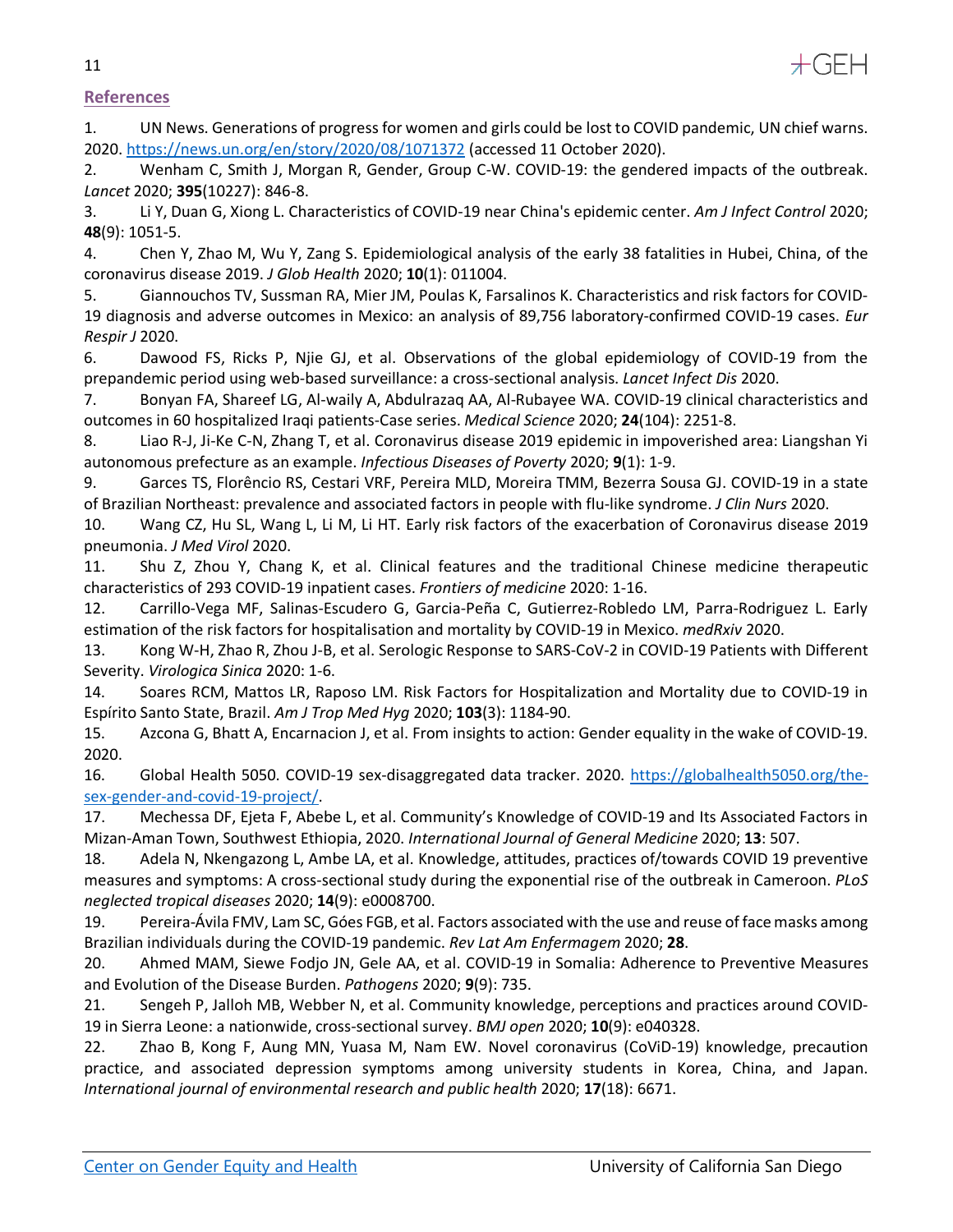

23. Srichan P, Apidechkul T, Tamornpark R, et al. Knowledge, attitudes and preparedness to respond to COVID-19 among the border population of northern Thailand in the early period of the pandemic: a crosssectional study. *WHO South-East Asia journal of public health* 2020; **9**(2): 118-25.

24. Yousaf MA, Noreen M, Saleem T, Yousaf I. A Cross-Sectional Survey of Knowledge, Attitude, and Practices (KAP) Toward Pandemic COVID-19 Among the General Population of Jammu and Kashmir, India. *Social Work in Public Health* 2020; **35**(7): 569-78.

25. Maheshwari S, Gupta PK, Sinha R, Rawat P. Knowledge, attitude, and practice towards coronavirus disease 2019 (COVID-19) among medical students: A cross-sectional study. *Journal of Acute Disease* 2020; **9**(3): 100.

26. Nguyen NPT, Hoang TD, Tran VT, et al. Preventive behavior of Vietnamese people in response to the COVID-19 pandemic. *Plos one* 2020; **15**(9): e0238830.

27. Han L, Wong FKY, She DLM, et al. Anxiety and Depression of Nurses in a North West Province in China During the Period of Novel Coronavirus Pneumonia Outbreak. *Journal of Nursing Scholarship* 2020.

28. Arpacioglu S, Gurler M, Cakiroglu S. Secondary Traumatization Outcomes and Associated Factors Among the Health Care Workers Exposed to the COVID-19. *The International journal of social psychiatry* 2020.

29. Ma Y-F, Li W, Deng H-B, et al. Prevalence of depression and its association with quality of life in clinically stable patients with COVID-19. *J Affect Disord* 2020; **275**: 145-8.

30. Kassaw C. The Magnitude of Psychological Problem and Associated Factor in Response to COVID-19 Pandemic Among Communities Living in Addis Ababa, Ethiopia, March 2020: A Cross-Sectional Study Design. *Psychology Research and Behavior Management* 2020; **13**: 631.

31. Andrade EF, Pereira LJ, Oliveira APLd, et al. Perceived fear of COVID-19 infection according to sex, age and occupational risk using the Brazilian version of the Fear of COVID-19 Scale. *Death Stud* 2020: 1-10.

32. Nilima N, Kaushik S, Tiwary B, Pandey PK. Psycho-social factors associated with the nationwide lockdown in India during COVID-19 pandemic. *Clinical Epidemiology and Global Health* 2020.

33. Passos L, Prazeres F, Teixeira A, Martins C. Impact on Mental Health Due to COVID-19 Pandemic: Cross-Sectional Study in Portugal and Brazil. *International Journal of Environmental Research and Public Health* 2020; **17**(18): 6794.

34. Campos JADB, Martins BG, Campos LA, Marôco J, Saadiq RA, Ruano R. Early Psychological Impact of the COVID-19 Pandemic in Brazil: A National Survey. *Journal of Clinical Medicine* 2020; **9**(9): 2976.

35. Sfendla A, Hadrya F. Factors Associated with Psychological Distress and Physical Activity During the COVID-19 Pandemic. *Health security* 2020.

36. Šljivo A, Kačamaković M, Quraishi I, Džubur Kulenović A. Fear And Depression Among Residents Of Bosnia And Herzegovina During Covid-19 Outbreak-Internet Survey. *Psychiatria Danubina* 2020; **32**(2): 266-72.

37. Hamadani JD, Hasan MI, Baldi AJ, et al. Immediate impact of stay-at-home orders to control COVID-19 transmission on socioeconomic conditions, food insecurity, mental health, and intimate partner violence in Bangladeshi women and their families: an interrupted time series. *The Lancet Global Health* 2020.

38. Li Q, Miao Y, Zeng X, Tarimo CS, Wu C, Wu J. Prevalence and factors for anxiety during the coronavirus disease 2019 (COVID-19) epidemic among the teachers in China. *J Affect Disord* 2020.

39. Ji G, Yue K-C, Li H, et al. Effects of COVID-19 pandemic on OCD symptoms among university students: a prospective survey. *Journal of medical Internet research* 2020.

40. Peng Y, Pei C, Zheng Y, et al. A cross-sectional survey of knowledge, attitude and practice associated with COVID-19 among undergraduate students in China. *BMC public health* 2020; **20**(1): 1-8.

41. Marbaniang I, Sangle S, Nimkar S, et al. The Burden of Anxiety During the COVID-19 Pandemic Among People Living with HIV (PLHIV) in Pune, India. 2020.

42. Shangguan F, Quan X, Qian W, et al. Prevalence and correlates of somatization in anxious individuals in a Chinese online crisis intervention during COVID-19 epidemic. *J Affect Disord* 2020; **277**: 436-42.

43. Azcona G, Bhatt A, Davies SE, Harman S, Smith J, Wenham C. Spotlight on gender, COVID-19 and the SDGs: will the pandemic derail hard-won progress on gender equality? 2020.

44. Zhan Y, Liu Y, Liu H, et al. Factors associated with insomnia among Chinese front-line nurses fighting against COVID-19 in Wuhan: A cross-sectional survey. *J Nurs Manag* 2020: e13094.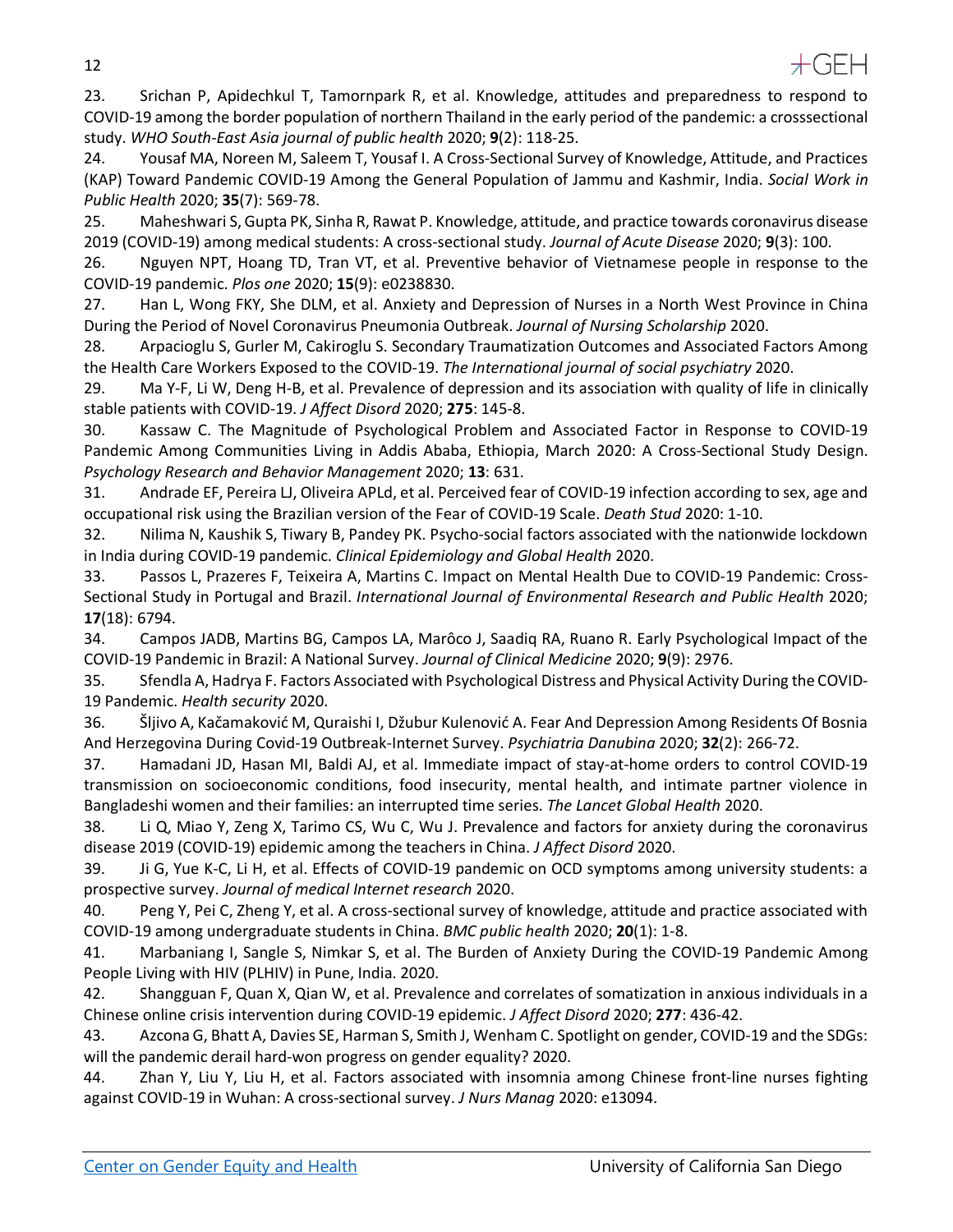

45. Xiao X, Zhu X, Fu S, Hu Y, Li X, Xiao J. Psychological impact of healthcare workers in China during COVID-19 pneumonia epidemic: a multi-center cross-sectional survey investigation. *J Affect Disord* 2020.

46. Hosseinzadeh-Shanjani Z, Hajimiri K, Rostami B, Ramazani S, Dadashi M. Stress, anxiety, and depression levels among healthcare staff during the COVID-19 Epidemic. *Basic and clinical neuroscience* 2020; **11**(2): 163.

47. Monterrosa-Castro A, Redondo-Mendoza V, Mercado-Lara M. Psychosocial factors associated with symptoms of generalized anxiety disorder in general practitioners during the COVID-19 pandemic. *J Investig Med* 2020; **68**(7): 1228-34.

48. Huang L, Lei W, Xu F, Liu H, Yu L. Emotional responses and coping strategies in nurses and nursing students during Covid-19 outbreak: A comparative study. *Plos one* 2020; **15**(8): e0237303.

49. Ataş O, Yildirim TT. Evaluation of knowledge, attitudes, and clinical education of dental students about COVID-19 pandemic. *PeerJ* 2020; **8**: e9575.

50. Zhou Y, Wang W, Sun Y, et al. The prevalence and risk factors of psychological disturbances of frontline medical staff in China under the COVID-19 epidemic: workload should be concerned. *J Affect Disord* 2020; **277**: 510-4.

51. Şahin MK, Aker S, Şahin G, Karabekiroğlu A. Prevalence of Depression, Anxiety, Distress and Insomnia and Related Factors in Healthcare Workers During COVID-19 Pandemic in Turkey. *J Community Health* 2020: 1-10.

52. Gupta S, Prasad AS, Dixit PK, Padmakumari P, Gupta S, Abhisheka K. Survey of prevalence of anxiety and depressive symptoms among 1124 healthcare workers during the coronavirus disease 2019 pandemic across India. *Medical Journal Armed Forces India* 2020.

53. Yue C, Liu C, Wang J, et al. Association between social support and anxiety among pregnant women in the third trimester during the coronavirus disease 2019 (COVID-19) epidemic in Qingdao, China: The mediating effect of risk perception. *The International Journal of Social Psychiatry* 2020.

54. Parra-Saavedra M, Villa-Villa I, Pérez-Olivo J, et al. Attitudes and collateral psychological effects of COVID-19 in pregnant women in Colombia. *International Journal of Gynecology & Obstetrics* 2020.

55. Zhang Y, Ma ZF. Psychological responses and lifestyle changes among pregnant women with respect to the early stages of COVID-19 pandemic. *Int J Soc Psychiatry* 2020: 0020764020952116.

56. Tokgoz VY, Kaya Y, Tekin AB. The level of anxiety in infertile women whose ART cycles are postponed due to the COVID-19 outbreak. *Journal of Psychosomatic Obstetrics & Gynecology* 2020: 1-8.

57. Oskovi-Kaplan ZA, Buyuk GN, Ozgu-Erdinc AS, Keskin HL, Ozbas A, Tekin OM. The Effect of COVID-19 Pandemic and Social Restrictions on Depression Rates and Maternal Attachment in Immediate Postpartum Women: a Preliminary Study. *Psychiatric Quarterly* 2020: 1-8.

58. Zhou Y, Shi H, Liu Z, et al. The prevalence of psychiatric symptoms of pregnant and non-pregnant women during the COVID-19 epidemic. *Translational psychiatry* 2020; **10**(1): 1-7.

59. Salehi L, Rahimzadeh M, Molaei E, Zaheri H, Esmaelzadeh-Saeieh S. The relationship among fear and anxiety of COVID-19, pregnancy experience, and mental health disorder in pregnant women: A structural equation model. *Brain and behavior* 1835: e01835.

60. Effati-Daryani F, Zarei S, Mohammadi A, Hemmati E, Yngyknd SG, Mirghafourvand M. Depression, stress, anxiety and their predictors in Iranian pregnant women during the outbreak of COVID-19. *BMC psychology* 2020; **8**(1): 1-10.

61. Di Mascio D, Sen C, Saccone G, et al. Risk factors associated with adverse fetal outcomes in pregnancies affected by Coronavirus disease 2019 (COVID-19): a secondary analysis of the WAPM study on COVID-19. *J Perinat Med* 2020; **1**(ahead-of-print).

62. Oncel MY, Akın IM, Kanburoglu MK, et al. A multicenter study on epidemiological and clinical characteristics of 125 newborns born to women infected with COVID-19 by Turkish Neonatal Society. *Eur J Pediatr* 2020: 1-10.

63. Takemoto MLS, Menezes MO, Andreucci CB, et al. Clinical characteristics and risk factors for mortality in obstetric patients with severe COVID-19 in Brazil: a surveillance database analysis. *BJOG: An International Journal of Obstetrics & Gynaecology* 2020.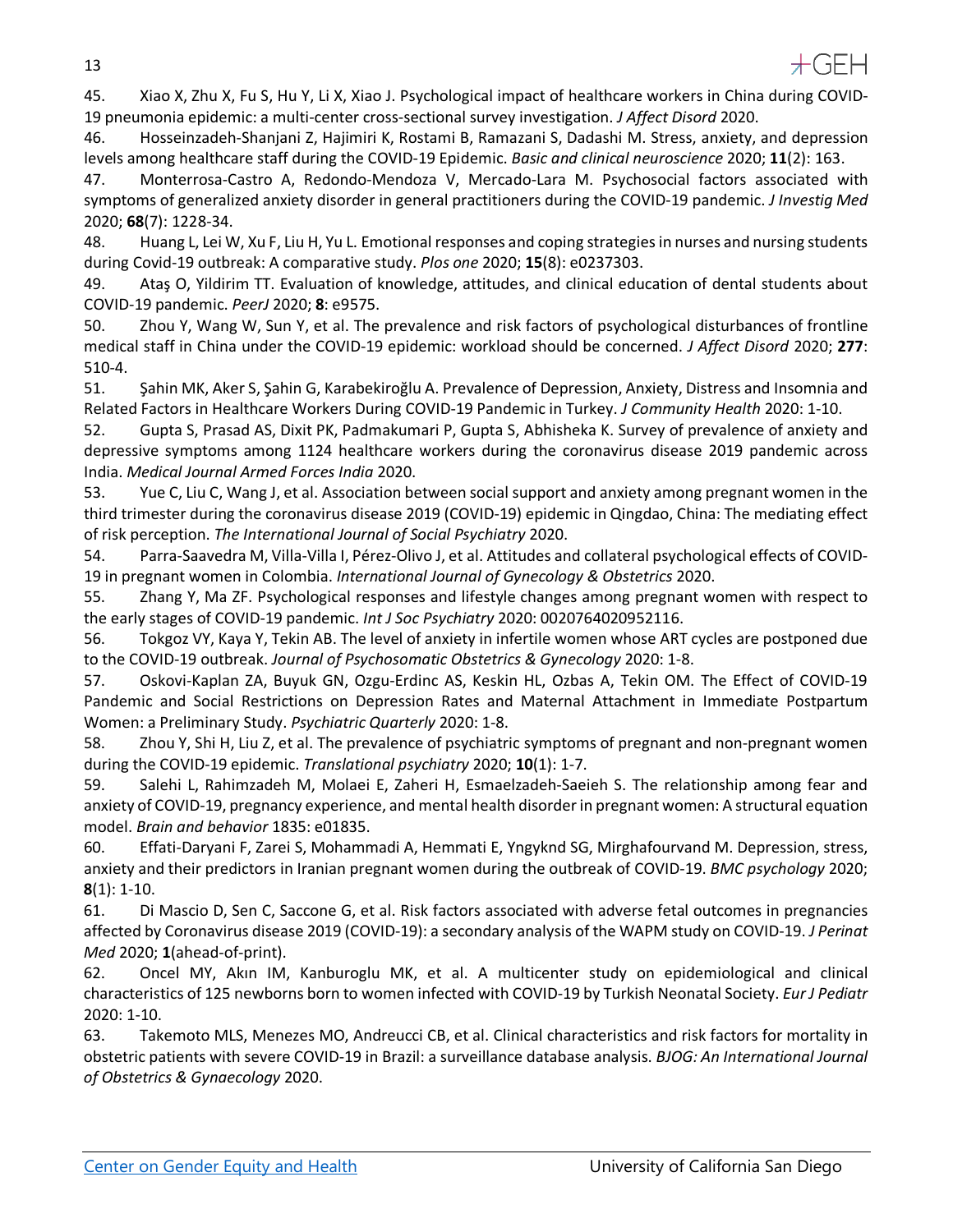14



64. Sun G, Tang F, Peng M, et al. Clinical features and outcomes of pregnant women suspected of coronavirus disease 2019. *J Infect* 2020.

65. Pirjani R, Hosseini R, Soori T, et al. Maternal and neonatal outcomes in COVID-19 infected pregnancies: a prospective cohort study. *Available at SSRN 3612052* 2020.

66. Keklik ESK, Dal H, Bozok Ş. Cytokine Hemoadsorption in the Management of a Pregnant Woman with COVID-19 Pneumonia: Case Report. *SN Comprehensive Clinical Medicine* 2020: 1-5.

67. Liu D, Li L, Wu X, et al. Pregnancy and perinatal outcomes of women with coronavirus disease (COVID-19) pneumonia: a preliminary analysis. *Am J Roentgenol* 2020: 1-6.

68. Sahin D, Tanacan A, Erol SA, et al. A pandemic center's experience of managing pregnant women with COVID-19 infection in Turkey: A prospective cohort study. *International Journal of Gynecology & Obstetrics* 2020. 69. Wu Y-T, Liu J, Xu J-J, et al. Neonatal outcome in 29 pregnant women with COVID-19: A retrospective study in Wuhan, China. *PLoS Med* 2020; **17**(7): e1003195.

70. Zhang L, Dong L, Ming L, et al. Severe Acute Respiratory Syndrome Coronavirus 2 (SARS-CoV-2) infection during late pregnancy: A Report of 18 patients from Wuhan, China. 2020.

71. Hu X, Gao J, Wei Y, et al. Managing Preterm Infants Born to COVID-19 Mothers: Evidence from a Retrospective Cohort Study in Wuhan, China. *Neonatology* 2020: 1-7.

72. Chen W, Yuan P, Yang M, et al. SARS-CoV-2 Entry Factors: ACE2 and TMPRSS2 Are Expressed in Peri-Implantation Embryos and the Maternal–Fetal Interface. *Engineering* 2020.

73. Gao X, Wang S, Zeng W, et al. Clinical and immunological features among COVID-19 affected motherinfant pairs: antibodies to SARS-CoV-2 detected in breast milk. *New Microbes and New Infections* 2020: 100752.

74. Ashish KC, Gurung R, Kinney MV, et al. Effect of the COVID-19 pandemic response on intrapartum care, stillbirth, and neonatal mortality outcomes in Nepal: a prospective observational study. *The Lancet Global Health* 2020; **8**(10): e1273-e81.

75. Gichuna S, Hassan R, Sanders T, Campbell R, Mutonyi M, Mwangi P. Access to Healthcare in a time of COVID-19: Sex Workers in Crisis in Nairobi, Kenya. *Global Public Health* 2020; **15**(10): 1430-42.

76. Ahmed SAKS, Ajisola M, Azeem K, et al. Impact of the societal response to COVID-19 on access to healthcare for non-COVID-19 health issues in slum communities of Bangladesh, Kenya, Nigeria and Pakistan: results of pre-COVID and COVID-19 lockdown stakeholder engagements. *BMJ global health* 2020; **5**(8): e003042.

77. UN Women. Unlocking the lockdown: The gendered effects of COVID-19 on achieving the SDGS in Asia and the Pacific.: UN Women, 2020.

78. UN Women. The impact of COVID-19 on women's and men's lives and livelihoods in Europe and Central Asia: UN Women, 2020.

79. Yildirim TM, Eslen-Ziya H. The differential impact of COVID-19 on the work conditions of women and men academics during the lockdown. *Gender, Work & Organization* 2020.

80. Costoya V, Echeverria L, Edo M, Rocha A, Thailinger A. The impact of COVID-19 in the allocation of time within couples. Evidence for Argentina. 2020.

81. Ravindran S, Shah M. Unintended consequences of lockdowns: Covid-19 and the shadow pandemic: National Bureau of Economic Research, 2020.

82. Perez-Vincent S, Carreras E, Gibbons M, Murphy TE, Rossi M. COVID-19 Lockdowns and Domestic Violence: Evidence from Two Studies in Argentina: Universidad de San Andres, Departamento de Economia, 2020.

83. Agüero JM. Covid-19 and the rise of intimate partner violence. *World Development* 2020: 105217.

84. Guglielmi S, Seager J, Mitu K, Baird S, Jones N. 'People won't die due to the disease; they will die due to hunger': Exploring the impacts of covid-19 on Rohingya and Bangladeshi adolescents in Cox's Bazar. *GAGE* 2020.

85. Jones N, Małachowska A, Guglielmi S, et al. I have nothing to feed my family…. *Covid-19 risks pathways for adolescent girls in low-and middle-income countries* 2020.

86. Ranchhod V, Daniels RC. Labour market dynamics in South Africa in the time of COVID-19: Evidence from wave 1 of the NIDS-CRAM survey. 2020.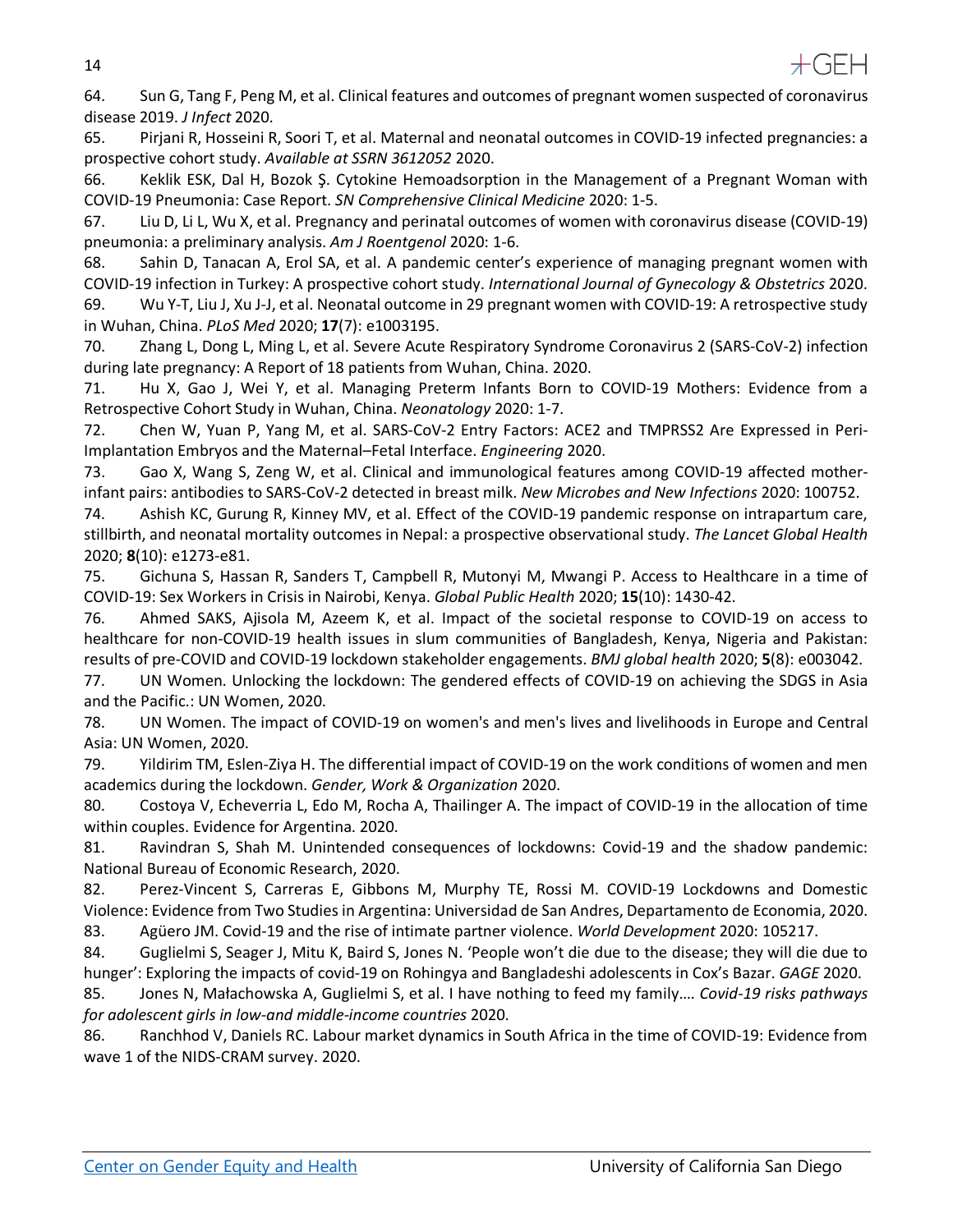15



87. Hamadani JD, Hasan MI, Baldi AJ, et al. Immediate impact of stay-at-home orders to control COVID-19 transmission on socioeconomic conditions, food insecurity, mental health, and intimate partner violence in Bangladeshi women and their families: an interrupted time series. *The Lancet Global Health* 2020.

88. ILO Monitor. COVID-19 and the world of work, 1st Edition: International Labor Organization, 2020.

89. ILO Monitor. COVID-19 and the world of work, 2nd Edition: International Labor Organization, 2020.

90. ILO Monitor. COVID-19 and the world of work, 3rd Edition: International Labor Organization, 2020.

91. ILO Monitor. COVID-19 and the world of work, 4th Edition.: International Labor Organization, 2020.

92. ILO Monitor. COVID-19 and the world of work, 5th Edition.: International Labor Organization, 2020.

93. ILO Monitor. COVID-19 and the world of work, 6th edition: International Labor Organization, 2020.

94. Population Council. COVID-19-Related Knowledge, Attitudes, and Practices Among Adolescents and Young People in Bihar and Uttar Pradesh, India. 2020.

95. Innovation for Poverty Action. RECOVR Zambia: Tracking the Effects of the COVID-19 Pandemic. 2020.

96. Innovation for Poverty Action. RECOVR Philippines: Tracking the Effects of the COVID-19 Pandemic

#### 2020.

97. Malghan D, Swaminathan H. Inside the Black Box: Intra-household Inequality and a Gendered Pandemic: LIS Cross-National Data Center in Luxembourg, 2020.

98. Dempster H, Ginn T, Graham J, Guerrero Ble M, Jaysainghe D, Shorey B. Locked Down and Left Behind: The Impact of COVID-19 on Refugees' Economic Inclusion: Center for Global Development, Refugees International, and International Rescue Committee, 2020.

99. Hardy M, Kagy G, Meyer CJ, Tamrat E, Witte M. The Impact of COVID-19 on the Lives of Women in the Garment Industry: Evidence from Ethiopia. 2020.

100. Amdeselassie T, Emirie G, Gezahegne K, Jones N, Presler-Marshall E, Yadete W. Experiences of vulnerable urban youth under covid-19: the case of domestic workers. *Policy brief: COVID-19 Series, Ethiopia, London: Gender and Adolescence: Global Evidence (GAGE)* 2020.

101. Emirie G, Iyasu A, Gezahegne K, et al. Experiences of vulnerable urban youth under COVID-19: The case of youth living with HIV. *Policy brief: COVID-19 Series, Ethiopia, London: Gender and Adolescence: Global Evidence (GAGE)* 2020.

102. Amdeselassie T, Emirie G, Iyasu A, et al. Experiences of vulnerable urban youth under covid-19: the case of street-connected youth and young people involved in commercial sex work. *Policy brief: COVID-19 Series, Ethiopia, London: Gender and Adolescence: Global Evidence (GAGE)* 2020.

103. Ojo IO. COVID-19 and Idiosyncratic Food Dearth Risk Resilience in Nigeria. 2020.

104. Marouani MA, Minh PL. The first victims of Covid-19 in developing countries? The most vulnerable workers to the lockdown of the Tunisian economy: GLO Discussion Paper, 2020.

105. Hasan S, Rehman A, Zhang W. Disparate Impacts of COVID-19 Lockdowns in Pakistan Affecting Girls and Rural Residents. 2020.

106. Harrison K, Stochniol K. Impact of COVID-19 on Low-Income Customers of Social Enterprises. 60 Decibels; 2020.

107. Malik K, Meki M, Morduch J, Ogden T, Quinn S, Said F. COVID-19 and the Future of Microfinance: Evidence and Insights from Pakistan. *Oxford Review of Economic Policy, Forthcoming* 2020.

108. Mahmud M, Riley E. Understanding the Impact of COVID-19 on Economic Outcomes and Well-being of Rural Communities in Western Uganda, 2020.

109. Bourgault S, O'Donnell M. Women's Access to Cash Transfers in Light of COVID-19: The Case of Pakistan: Center for Global Development, 2020.

110. Innovation for Poverty Action. RECOVR Rwanda: Tracking the Effects of the COVID-19 Pandemic. 2020.

111. Garikipati S, Kambhampati U. Leading the Fight Against the Pandemic: Does Gender 'Really'Matter? *Available at SSRN 3617953* 2020.

112. Purkayastha S, Salvatore M, Mukherjee B. Are women leaders significantly better at controlling the contagion during the COVID-19 pandemic? *Journal of health and social sciences* 2020; **5**(2): 231.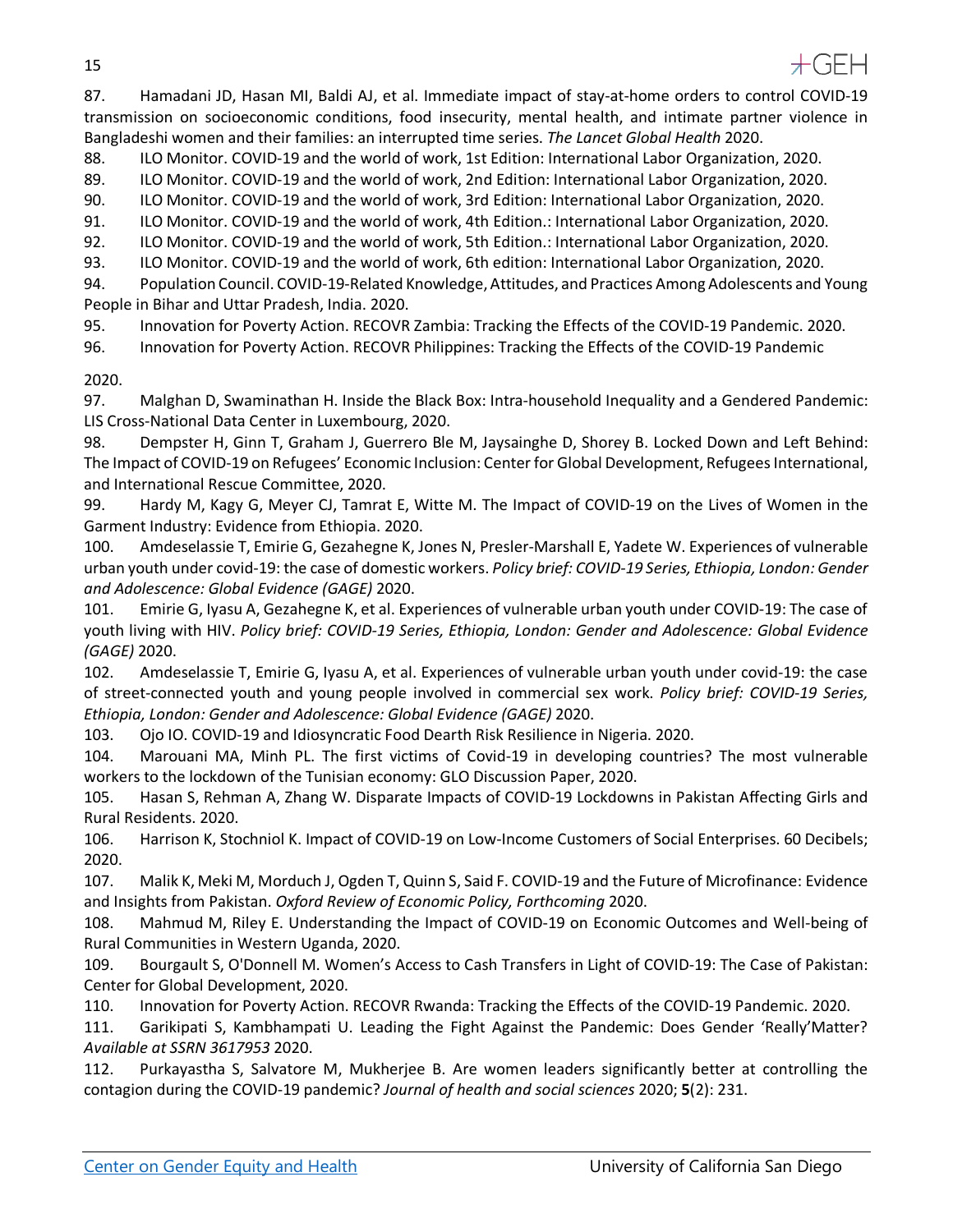#### 16



113. Weingärtner L, Pichon F, Simonet C. How self-help groups strengthen resilience: tackling food insecurity in protracted crises in Ethiopia. *Report London: ODI* 2017.